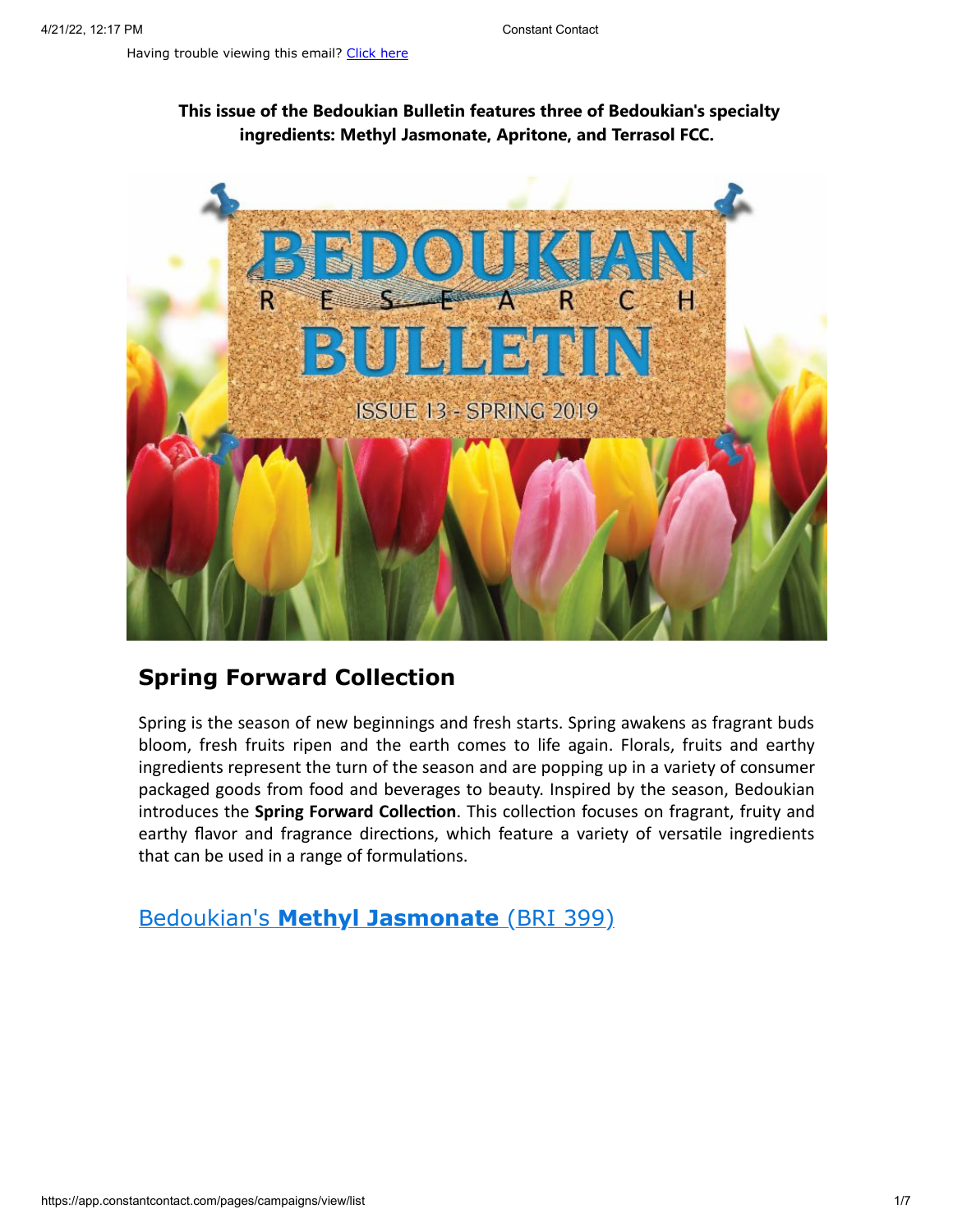

**Jasmine** is a classic and timeless white floral commonly used in fine fragrance compositions. Clean and contemporary jasmine interpretations are blooming.

**Molton Brown Jasmine & Sun Rose** is self-described as an "intensely floral fragrance" featuring jasmine, rose, raspberry and patchouli while **Clinique My Happy Peace & Jasmine** highlights Mate tea, jasmine, lavender, Sicilian lemon and guaiac wood. Limitededition fragrance **1872 Twist Jasmine by Clive Christian** opens with top notes of basil, lemon, and bergamot blended with mid notes of hyacinth and jasmine and a base of patchouli and sandalwood. **Pierre Guillaume**, the French niche brand, launched **23.1 Jasmagonda** "a powdery woody floral elixir blending Indian jasmine, Himalayan cedarwood and Tonka bean."

In personal care, **Schmidt's**, the brand known for natural deodorants, added a **Natural Body Wash** to its lineup. The brand's signature deodorant scent **Jasmine Tea** is now offered as a body wash. **Bath & Body Works** new **One In A Million Body Mist** "is a modern twist on a timeless white floral with notes of jasmine extract, tuberose oil, white gardenia, pink pepper and cashmere musk."

In flavors, **jasmine** is most common in tea and beverages. However, florals are springing up in alcoholic beverages as well as chocolate and are expected to gain market momentum. Mintel data showed that 21% of consumers said they were interested in seeing more floral flavors on menus.

**Blossom Water**, the brand known for their fruit and flower-infused spring water, offers a **Plum Jasmine** flavor. In the U.S., Taiwanese bubble tea shops are exploding. **Jasmine Green Tea** and **Jasmine Milk Tea** are staple bubble tea flavors on menus all across the U.S. **BOS Unsweetened Sparkling Iced Teas** are expected in late April in three flavors: **Blueberry & Jasmine**, **White Peach & Elderflower**, and **Pineapple & Coconut**. **Curiously Bright & Complex Gin** with jasmine green tea, ginger and lemongrass is one of three new, unique flavored gins by **A. Smith Bowman Distillery**. **Muyu** "is a range of three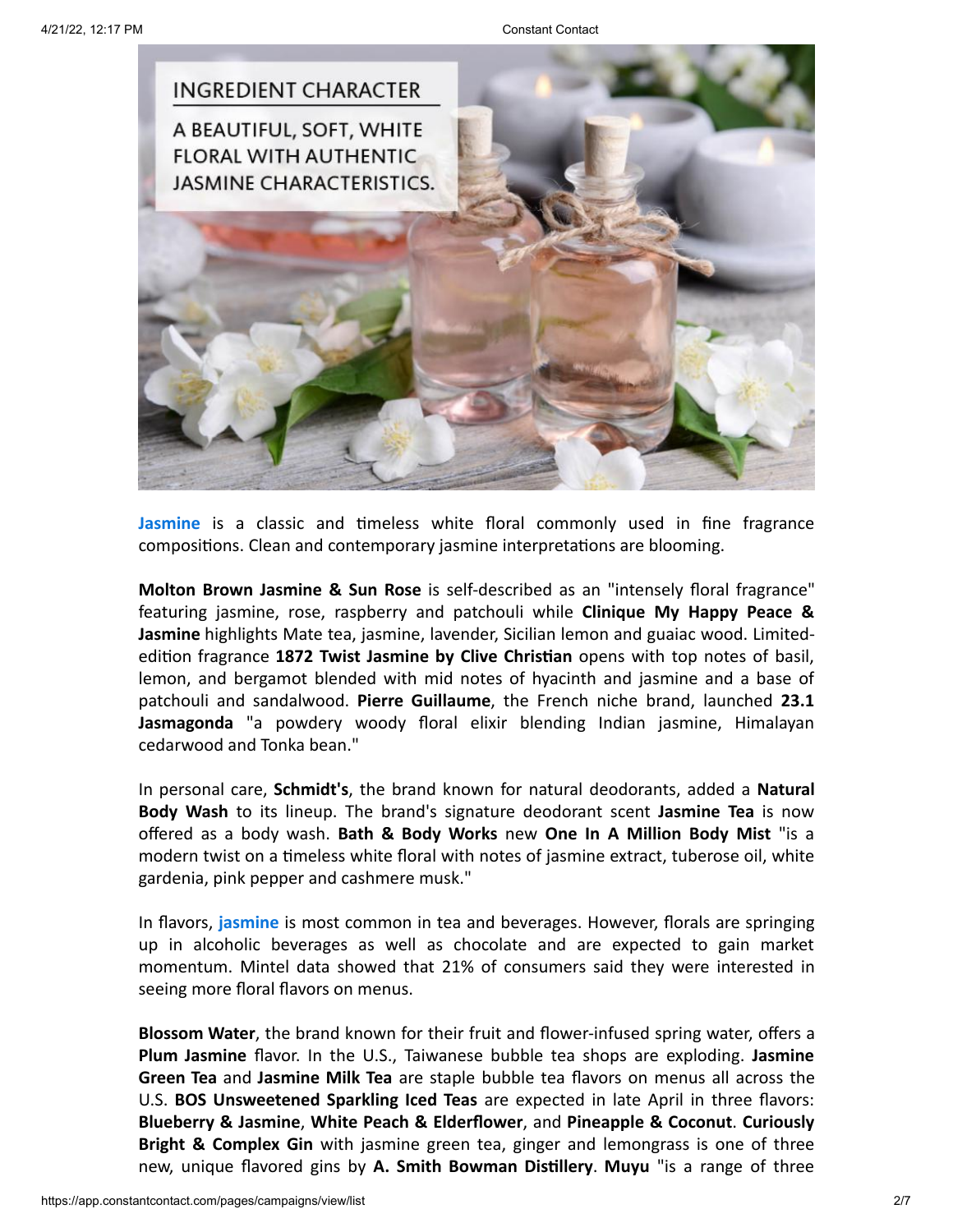modern liqueurs made with natural ingredients inspired by the Amazon rainforest, presented in a bottle reminiscent of the perfume industry, and focused on sustainability." **Jasmine Verte** is one of three flavors. It is described as "floral, blooming, fresh, sensual and luminous" with notes of jasmine, neroli, patchouli, yuzu and iris.

In honor of Easter, **UK Waitrose** in collaboration with **Heston Blumenthal** released an **Edible Chocolate Teapot**. The teapot comes with cocoa nib "tea leaves" and crunchy, melt-in-the-mouth "sugar cubes" made from chocolate and flavored with teas. Black tea and ginger are paired with dark chocolate while jasmine tea is blended with a creamy white chocolate and Earl Grey tea is combined with mandarin in milk chocolate. Jasmine has also found its way into savory dishes such as the **Jasmine Tea Smoked Beef** served at **Beefbar** in Paris.

**DID YOU KNOW?** Due to its jasmine absolute-like character, **Bedoukian's Methyl Jasmonate** [is excellent for imparting natural, soft](https://search.bedoukian.com/flavorfragrance/ff_product.asp?method=POP&id=399) petal-like properties to floral types, especially white florals. At low levels, this material offers a beautiful long-lasting effect to all perfumes. **Looking to make your fragrances blossom with elegance?**

### **[CLICK HERE](mailto:customerservice@bedoukian.com?subject=Bedoukian%20Bulletin%20-%20Spring%202019&body=Hello%2C%0A%0AI%20would%20like%20to%20request%20free%20samples%20of%20each%20product%20advertised%20in%20the%20Spring%202019%20Bedoukian%20Bulletin!) FOR A SAMPLE**

# Bedoukian's **[Apritone](https://search.bedoukian.com/flavorfragrance/ff_product.asp?method=POP&id=410)** (BRI 410)



**Apricots** and **lychees** are in season and are appearing in non-alcoholic and alcoholic beverages as well as dairy applications.

**Treo**, an organic brand of fruit and birch water beverages, launched three new flavors and **Orange Apricot** is one of them. **Lychee Rose** is one of six **Petal** sparkling beverage flavors. **DoseBiome** has expanded its **Qii** range of oral health care beverages and **Lychee**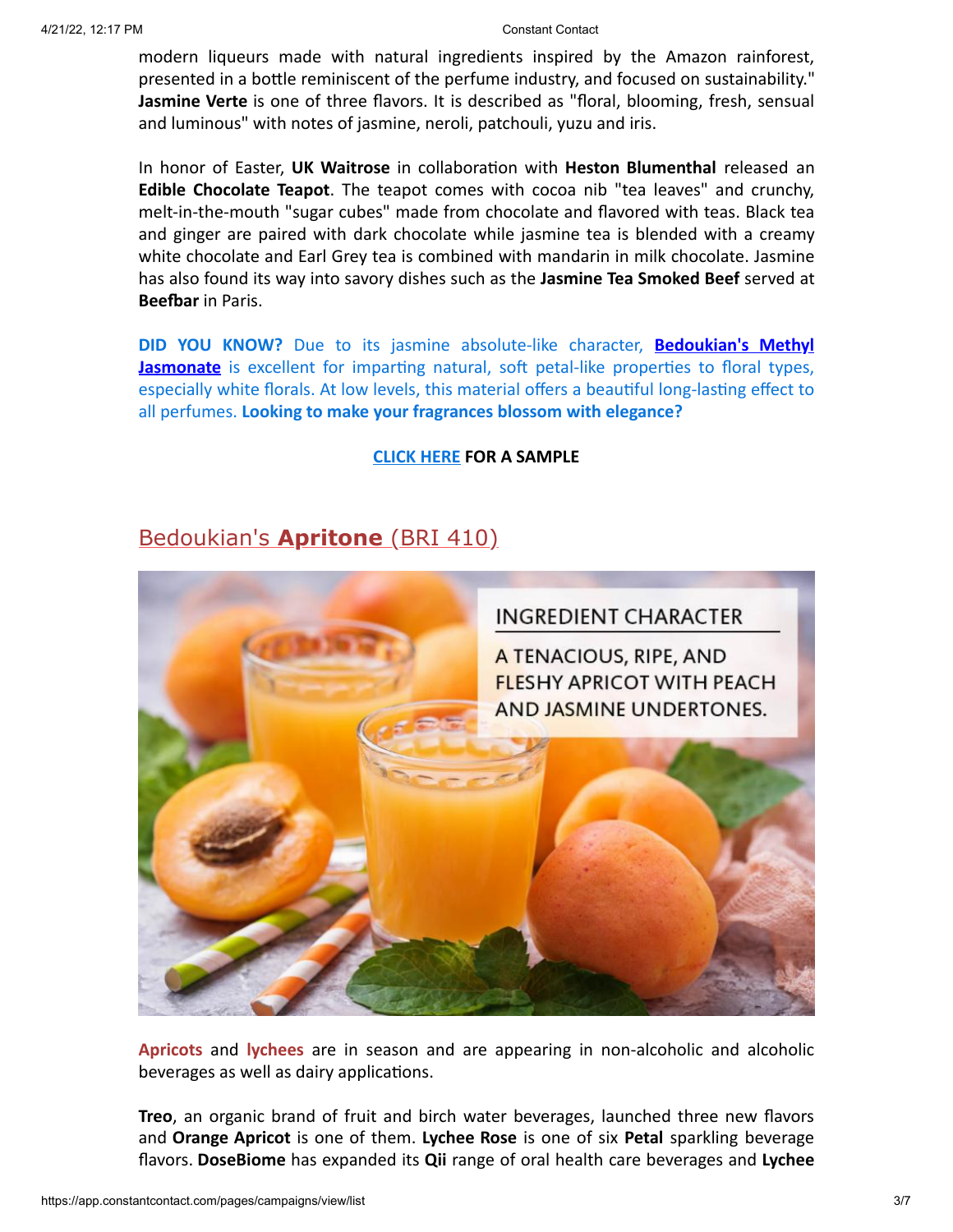**Tea** is one of three new flavors. Inspired by Asian flavors and the popularity of green tea, **Lipton** released **Lipton Ice Green Tea** in **Jasmine Lychee** and **Mango Pandan** flavors in Singapore.

**Sallyweiss & Apricot Au Poivre Saison** was re-released in 2019 since its debut in Spring 2016. Last year in honor of National Apricot Day, **Dry Dock Brewing Co.** released **Double Apricot Blonde** as part of the brand's 2018 signature series. **Black Fig** and **Gold Apricot Vodka** by **Black Infusions** are made with charcoal-filtered vodka infused with either whole dried California figs or apricots.

In Denmark, **Arla's Eco Only** natural yogurts rolled out two new flavors: **Peach Apricot**, and **Morello Cherry, Strawberry, Raspberry and Blackberry**. In Germany, **Milram** launched **Skyr Ice Cream** in two fruit varieties: **Apricot-Seaberry** and **Raspberry-Cranberry**. **Häagen-Dazs** introduced a limited edition **Fruit and Flowers** ice cream line and **Lychee Raspberry Rose** was one of three flavors. The line was so well-liked the brand brought it back for a limited time. For the Spring, **Pez** is launching a pair of limited-edition dispensers shaped like cacti with **Lychee** flavored candies.

On the fragrance side, **apricot** and **lychee** can be seen in fine fragrance and beauty products. This year, **Wild Poppy** joined Laura Slatkin's **Nest Fragrances** and features pear, raspberry, and apricot with Himalayan jasmine and Rose de Grasse. Last year, **Demeter** launched a **Tea Olive** fragrance and describes the scent as "a full-bodied floral, with light apricot and peach notes that occur naturally in the flower's scent." **St. Ives**, the skin care brand known for their **Apricot Scrub**, launched a pop-up St. Ives Mixing Bar in New York City in 2018. During the event they offered the "Iconic Apricot" fragrance in a rollerball format. **Tuberose** candle by **Aerin Uzes** is "infused with an alluring blend of tuberose enhanced with fruity apricot and a warming hint of spicy clove." **Yankee Candle's** new Spring **Grilled Peaches & Vanilla** candle highlights peach and apricot accords.

**Estee Lauder's Beautiful Belle** is a floriental fragrance that blends lychee, mimosa, rose petals, orange flower, gardenia and marzipan musk. **Celebrate Life by Escada** is a floral bouquet highlighting rose and orange flower with notes of pear, lychee, amber, vanilla and sandalwood. **Philosophy Pure Grace Endless Summer Limited Edition** launched in 2018 and features "delicate layers of iced lychee, exotic pomelo, and warm musk" while **Ralph Lauren's Romance Rosé Limited Edition** "opens with the sparkling luminosity of bergamot blending with the juiciness of lychee, red apple and black currant." **Rosine's Les Extravagants** collection has three scents. The **Bois Fuchsia** fragrance is built on **Rosa Gallica** with blackcurrant, iris, rose, raspberry, lychee, patchouli, musk and sandalwood accords. **Atkinsons White Rose de Alix** contains raspberry and lychee notes blended with peony, freesia, jasmine chypre, patchouli, white musk, and vanilla.

In the beauty arena, **apricot** and **lychee** can be seen in bath, body and skin care. **Seed Phytonutrients** is a hand wash with an apricot seed-rich formula while **Origins** recently launched **Drink Up™ 10 Minute Hydrating Mask with Apricot & Swiss Glacier Water**. **Hello Bello™** by Kristen Bell and Dax Shepard is a new line of baby products sold exclusively at Walmart. The **Bubble Bath** and **Baby Lotion** are available in three scents: **Apple Blossom**, **Lavender**, and **Vanilla Apricot**.

**Ouai Hair & Body Shine Mist** contains the brand's Melrose Place rose fragrance with hints of bergamot, lychee, cedarwood, and white musk. **Being** offers **Cloudberry &**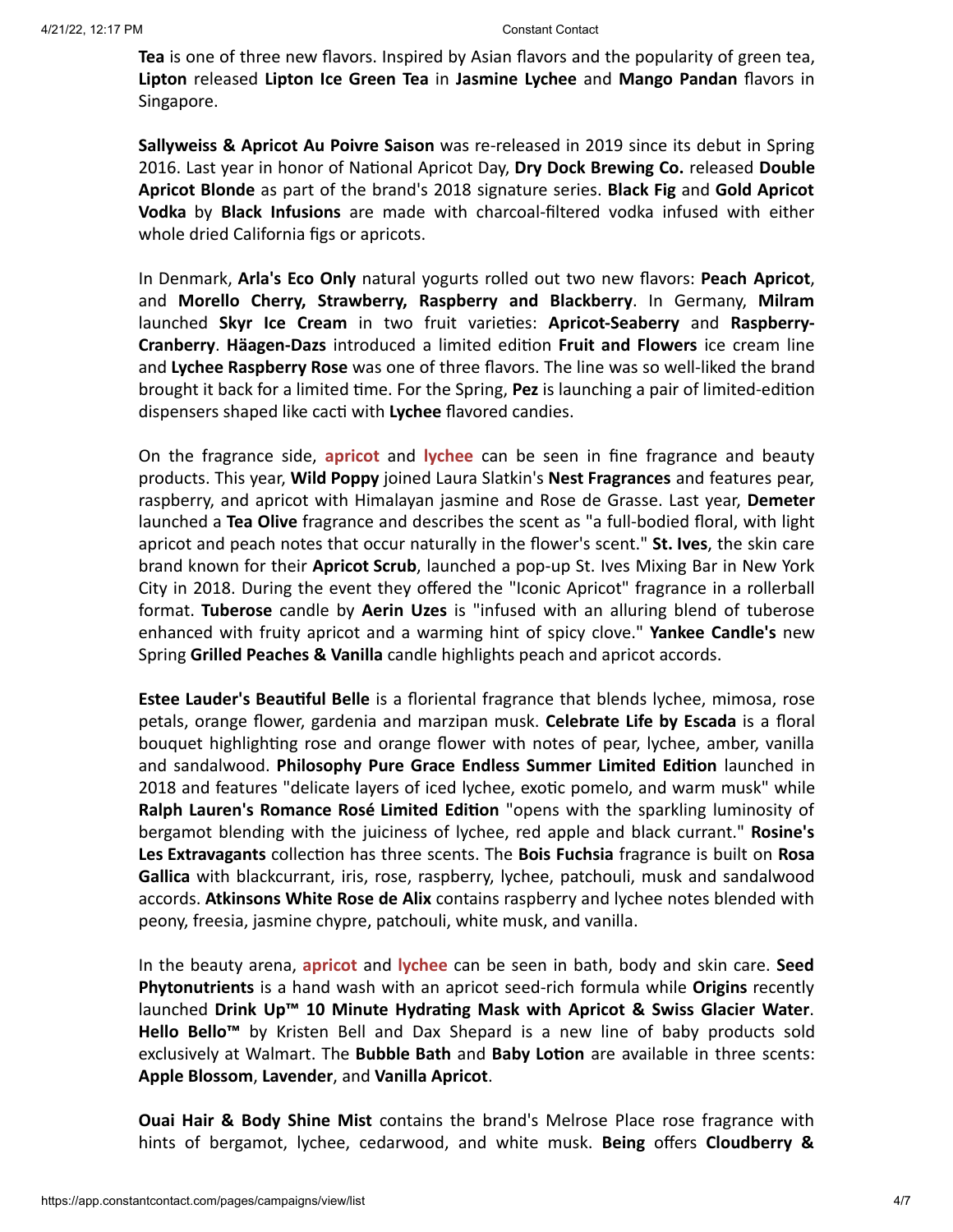**Lychee Blossom** in a variety of bath & body products while **Chez Gagne Chill The F\*ck Out Candle** blends lime and lychee.

**DID YOU KNOW?** When used in fragrances, **[Bedoukian's Apritone](https://bedoukian.com/wp-content/uploads/ApritoneAccords.pdf)** synergizes well with various lactones, rounding out their sharp edges and adding a sweet, natural effect to peach formulations. In flavors, Apritone can add ripe, juicy notes to stone fruit flavors (peach, apricot, plum, lychee, cherry) that you would expect to find surrounding the pit. **Looking to make your fruity formulas a sweet success?**

## **[CLICK HERE](mailto:customerservice@bedoukian.com?subject=Bedoukian%20Bulletin%20-%20Spring%202019&body=Hello%2C%0A%0AI%20would%20like%20to%20request%20free%20samples%20of%20each%20product%20advertised%20in%20the%20Spring%202019%20Bedoukian%20Bulletin!) FOR A SAMPLE**

# Bedoukian's **[Terrasol FCC](https://search.bedoukian.com/flavorfragrance/ff_product.asp?method=POP&id=818)** (BRI 818)



In fine fragrance, **earthy** notes such as **ambergris** and **patchouli** are popular base notes that add warmth and depth. New interpretations are coming back in a cleaner, more modern way.

Natural brand, **Aftelier** debuted **Antique Ambergris** solid perfume. **Encens Mythique** by **Guerlain** is a recent unisex launch that has "an endless sweetness and exceptional depth from authentic and majestic ambergris of New Zealand, [that was] specially selected by Thierry Wasser." **Demeter** added **Ambergris** to the brand's collection. It is described as "warm, earthy and spicy, with vanilla undertones. Inspired by True Ambergris, a whale by-product."

**Jo Malone London** introduced a **Lupin & Patchouli Cologne** while UK niche brand **Boadicea the Victorious** launched eight fragrances under an **Oud Collection** exclusive to Harrods. **Enchanting** features a spiced blend of camphoracious notes, pepper, Oud and patchouli blended with rosemary, fir, ambergris and musk. **X Twist Patchouli** is one of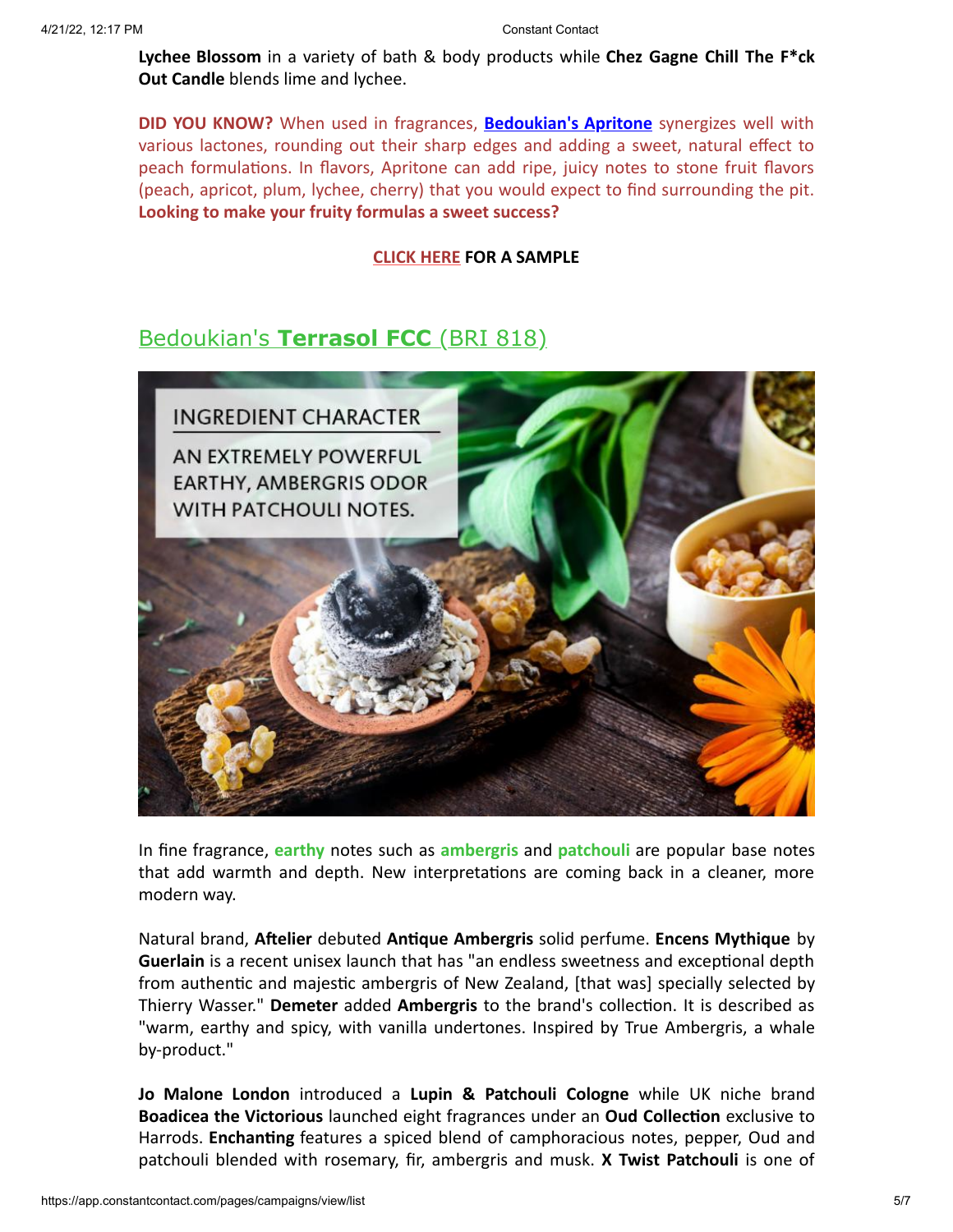niche brand **Clive Christian's** six new fragrances under the **Twist Collection**. The woody oriental scent has an "unmistakable richness and warmth" with spicy notes of cinnamon and clove combined with patchouli, vetiver, green moss, hot pimento pepper and oud. **Patchouli Citrus** is one of **The 7 Virtues'** seven new fragrances and contains organic, fair trade patchouli essential oil with peony, rose geranium, sandalwood and amber.

In honor of **Diptyque's** 50th birthday, the brand debuted **Tempo**. "During the 60's, a certain scent was changing the world: patchouli. Tempo is a tribute to this olfactory icon. But it's far from the harsh, humid undergrowth scent of yesterday's touchstone. This a nuanced composition of three patchouli extracts from the Indonesian island of Sulawesi that hovers between elegant and woody, enveloping and earthy. It is elevated by violet leaf," according to the press release.

In air care, **Hillhouse Naturals' Field & Fleur Myrrh Wood** candle "layers earthy patchouli and myrrh with warm amber and sandalwood" while **Scent of Copenhagen's Morning Mist** candle features "earthy patchouli combined with rugged elements of sheer vanilla, flourishing woods, and smoked musk." **Bath & Body Works White Barn Original** candle has woody vetiver, black peppercorns and aromatic cedar notes.

In flavor, **earthy** flavors, particularly **mushrooms**, are emerging. According to Food Navigator-usa.com, the global mushroom market is expected to exceed \$69.4 billion by 2024, doubling in size compared to 2015 when it was valued at \$34.1 billion. Furthermore, according to this year's Pinterest 100 list, data showed that there were 64% more searches for mushroom recipes in 2018 than 2017. Mushrooms such as Reishi, Chaga, Cordyceps and Lion's Mane are adaptogens known for their restorative properties to help the body and mind adapt to stress. These functional mushrooms are sprouting up in a variety of consumer packaged goods such as beverages, snacks, and chocolate as well as beauty products.

Finnish brand **Four Sigmatic** pioneered mushroom beverages with the launch of **Mushroom Coffee with Lion's Mane**, **Mushroom Matcha with Lion's Mane**, **Mushroom Cacao with Reishi** and **powdered blends**. In Venice, CA the brand has a retail shop aptly named the **Shroom Room**, which specializes in preparing adaptogen-spiked drinks such as teas, coffees, cacao drinks, and smoothies. **Mudlrk** is a mushroom chip brand that offers four varieties of Shiitake mushroom chips: **Original**, **Honey Onion Mustard**, **Black Pepper**, and **Buffalo**. **Shrooms Snacks** is a new snack line produced by South Mill Champs, one of North America's largest mushroom growers. There are four product lines: **Shrooms Crispy Mushrooms**, **Shrooms Mushroom Jerky**, **Shrooms Snack Bar** and **Shrooms Splits Jerky** with a combined 14 flavors such as **Sea Salt**, **Spicy Jalapeno**, **Mesquite Barbeque**, **Pizza,** and **Original Portabella**.

Mushrooms are appearing in the beauty arena in supplements and skincare. **Moon Juice** specializes in plant-sourced beauty foods, and high-powered natural remedies with a variety of mushroom powders such as **Ashwagandha**, **Cordycep**, **Vanilla Mushroom Adaptogenic Protein**, and **Reishi**. **Four Sigmatic** carries **Golden Latte With Shiitake & Turmeric** meant to support the skin and recently the brand added **Mushroom Face Mask & Tonic** and **Superfood Serum** to its range. **Dr. Andrew Weil For Origins™** offers a **Mega-Mushroom Relief & Resilience Soothing Face Mask** while **Kora Organics Noni Glow Sleeping Mask** uses Silver Ear Mushroom in the brand's formula.